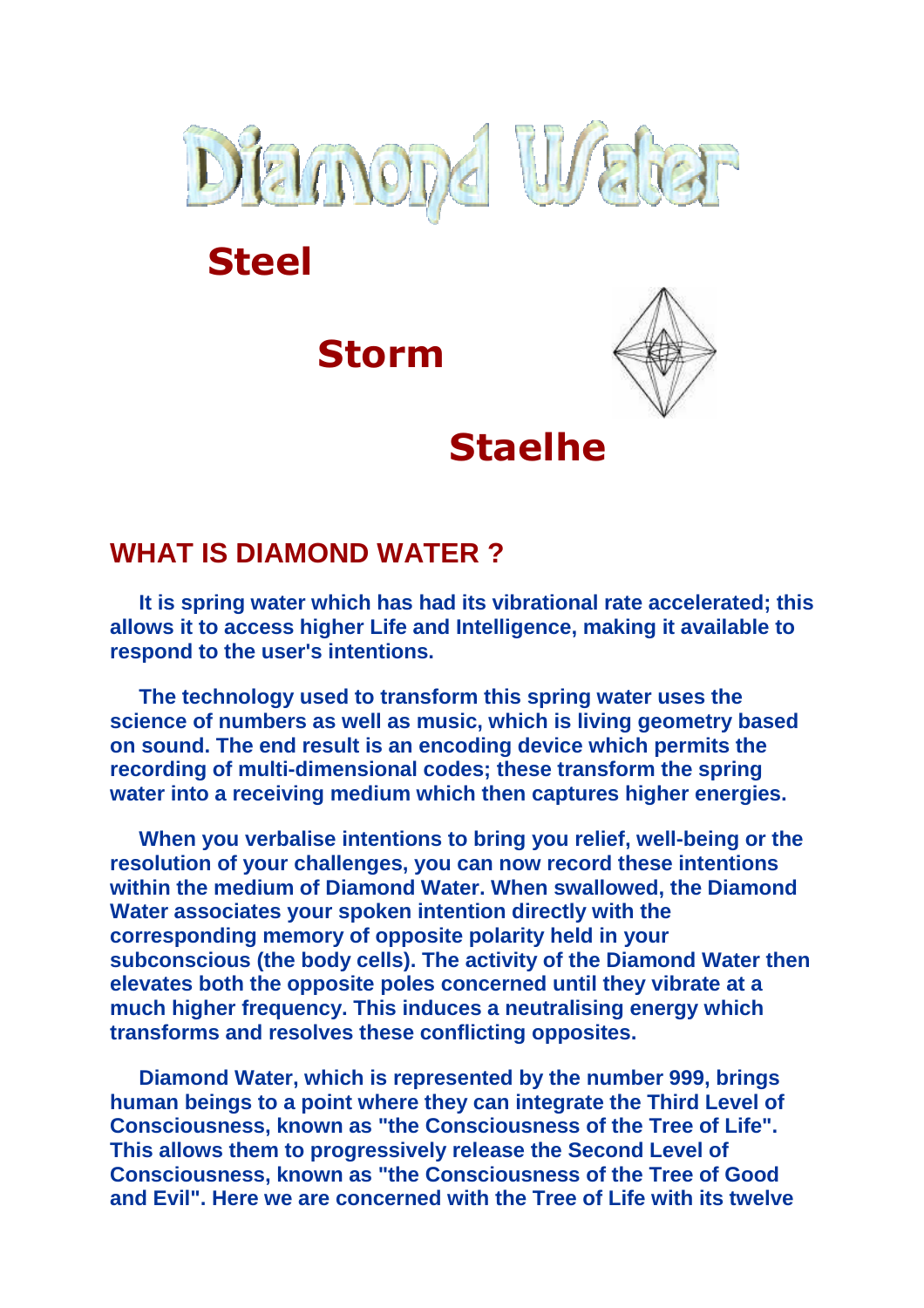**kinds of fruit, referred to in Revelations 22: 1-2. The twelve kinds of fruit are in fact the twelve chakras of man, finally re-activated by the integration of that Consciousness where opposing poles no longer confront each other, but rather complement each other producing a Third State at Point Zero. Man thus becomes that Place where the uninterrupted flow of light energy pours through a physical body which becomes an ever greater "supra-conductor".**

 **This Diamond Water is feminine by nature and designed to receive impressions. It cannot be defined using masculine terms such as strength or efficiency but rather in terms of "loving and wise responses".** 

 **The strength of this water resides in its response to the "sacred verbalisation of our intentions" (see ALCHEMY OF THE HUMAN SPIRIT by Kryon, French edition by Ariane, Quebec, p.266). Diamond Water is virgin - nothing is recorded in it. Only when you vocalise your intentions through the heart - which purifies them - will you impress them upon this strongly responsive medium. The results will depend directly on what you imprint upon the Diamond Water medium and the degree of emotional charge behind it.**

 **Diamond Water's level of consciousness operates beyond the fourth dimension. In effect, positive - negative polarity does not exist at this level. If anyone attempts to measure this level of consciousness and its activity on a dowser's scale (or any other calibrated scale), the only thing measured will be positive or negative output resulting from the dualistic memories of the user, as retransmitted by the Diamond Water.**

 **The best way of appreciating Diamond Water is to use it on yourself and verify your own results.**





 **You can reproduce and distribute Diamond Water at will; please feel free to do the same with this text. To reproduce Diamond Water, pour 100 ml (millilitres) of it into an empty 1 litre bottle.** 

**Add still spring or mineral water until the bottle is full.** 

 **You will always need a minimum 10% of Diamond Water in a new mixture to ensure that the transformation takes place. For one litre, allow minimum 1h1/2 hours for the transformation. For bigger**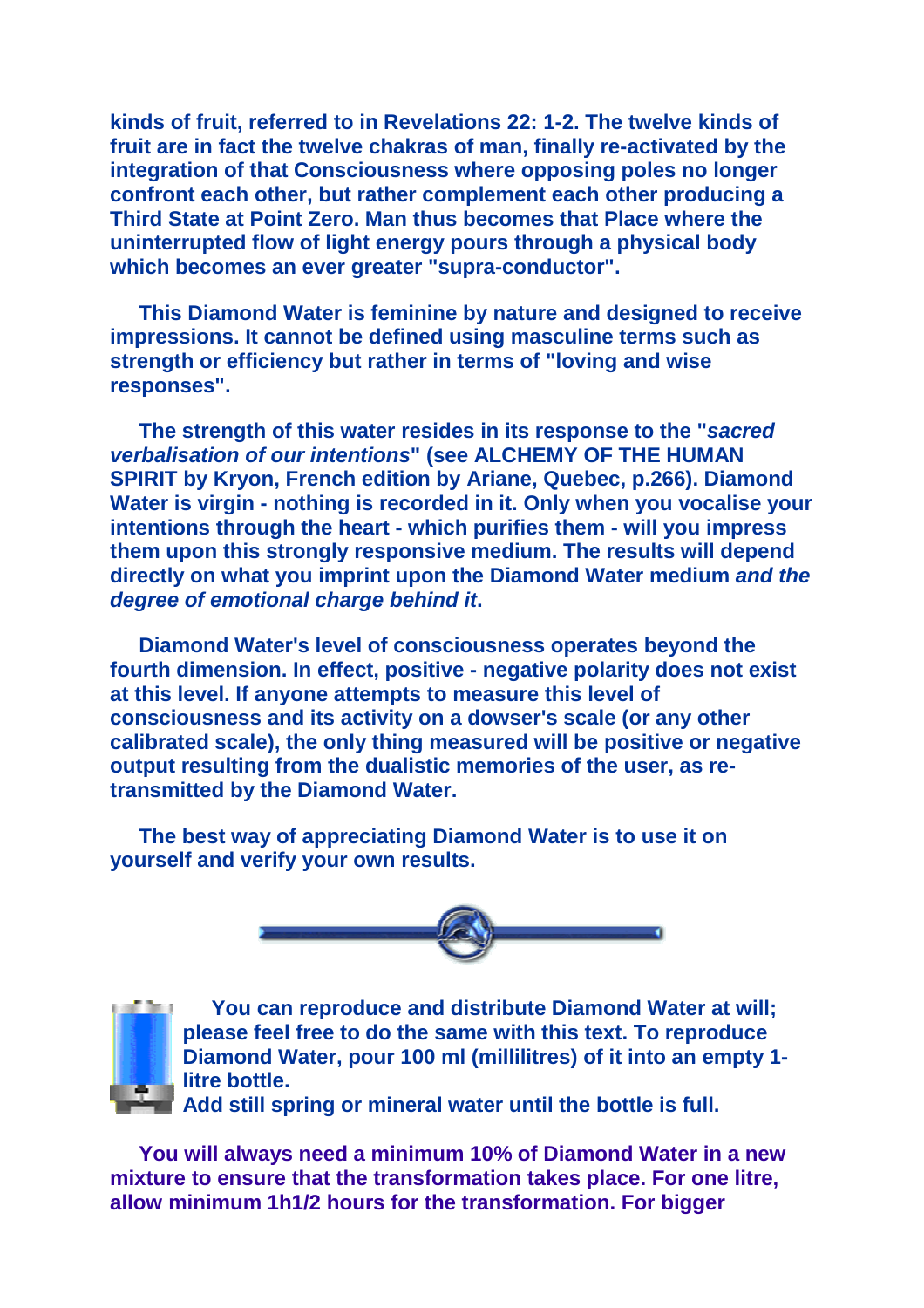**quantities it is best to mix before retiring: the new Diamond Water will be ready for you in the morning. With a litre you can then make 10 litres and so on. Don't forget to retain 10% of what you mix so you can make the next batch. This water is one of many new products announced by Kryon (DON'T THINK LIKE A HUMAN, Book 2 pp 143- 144, French edition from Ariane, Quebec).**

 **Diamond Water made from spring water will serve not only for your personal growth intentions, but also as excellent drinking water. You can always add a simple intention such as "I intend digesting this meal with ease." You can, however, also add Diamond Water to tap water (faucet water) and use it for cooking. In this instance, the intention could be "I intend this food to yield its natural flavours and nutritive value fully to all who eat it" - results can be striking! Feel free to use it in humidifiers, sending forth the intention that it raise the vibrational level of the room=s atmosphere; the same can be done with a bowl of water in any room. If you have no particular intention, Diamond Water will in any case have a beneficial effect on your physical health and psyche.**



#### **SIMPLE HINTS :**

**State your intentions out loud with firm conviction.**

**When fighting an uphill battle, it helps to repeat this process at least 4 times a day.**

**When applying Diamond Water externally to irritations or painful areas, for best results mix with a natural ointment after verbalising an intent and then apply.**

**You can use Diamond Water with the intent of improving relationships & your work life.**

**Intentions for improved health, blossoming happiness, love and satisfaction are key necessities for the body; as it is the soul's instrument, the body needs and merits such attention.**

**You can issue the intent to cleanse and protect your subtle bodies from the psychic and emotional pollution which they are exposed to daily.**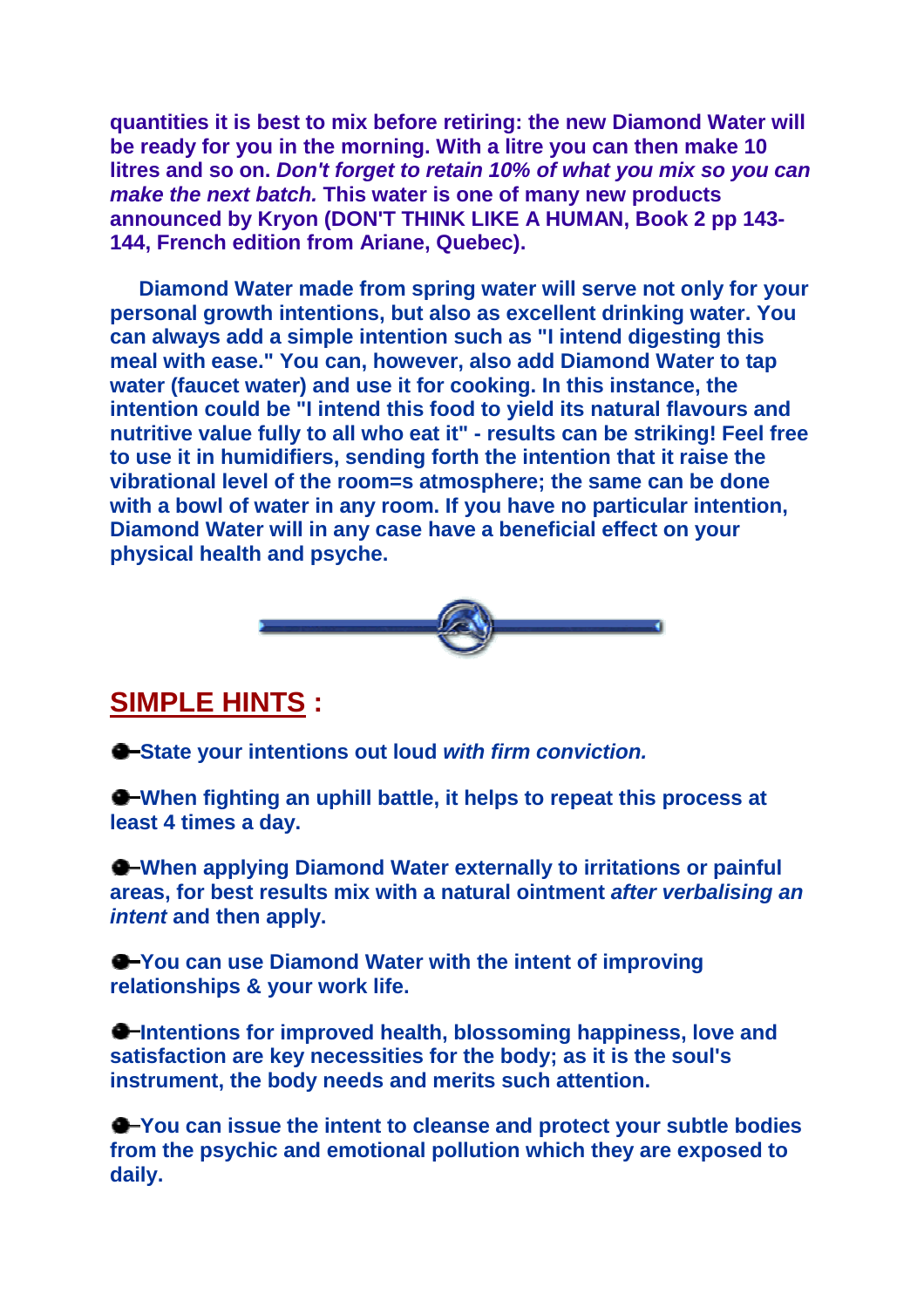**If you so desire, the harmful effects of alcohol and chemical ingredients will be very effectively neutralised.**

 $\bullet$  Don't forget your domestic plants and animals.

**When you can, please pour some Diamond Water into springs, lakes, rivers, swimming pools, dolphinariums etc. The ocean benefits, even from small quantities, over time. Wherever whales and dolphins swim is important: they themselves have requested this help.**

 **Feel free to innovate and live these experiences to the full - you will be the first to benefit.**

 **DIAMOND WATER IS PART OF A WAKE-UP PLAN FOR YOUR CONSCIOUSNESS. I HAVE BEEN ASKED TO MAKE IT AVAILABLE FREELY AS A LOVE OFFERING: IT WILL ITSELF COMPENSATE YOUR OWN EFFORTS TO UNDERSTAND YOURSELF AND THE MIRRORS LIFE HOLDS UP TO YOU.**



#### **How It All Started :**

 **Joel Ducatillon is fifty, self-taught and comes from France. As a teenager he discovered a spontaneous ability to help others with physical ailments. After accumulating experience in several different fields he became a Naturopath, eventually using a variety of energies to help people find their chosen inner path. Seven years ago he gave up his extensive Practice and embarked on an inner search using contemplative listening, followed by detailed execution of all that he received in the Silence. He takes up the story:-**

 **Seven years ago my guides in the unseen advised me to cease all previous activities, to withdraw into the Still Mind and there discover something hitherto unknown. After a series of contemplative meditations it came to me in a dream that I had to manufacture a new type of apparatus. It would be an encoder, something which would enable people to accelerate the overcoming of their inner blockages.**

 **For the next two years I worked on my own blockages; each time I worked one out, I would receive a new part of the puzzle in meditation. I was asked to familiarise myself with the basics of quantum physics, previously unknown to me. When all the details were in place two years later I conceived the nature of this tool: it was to be a sealed**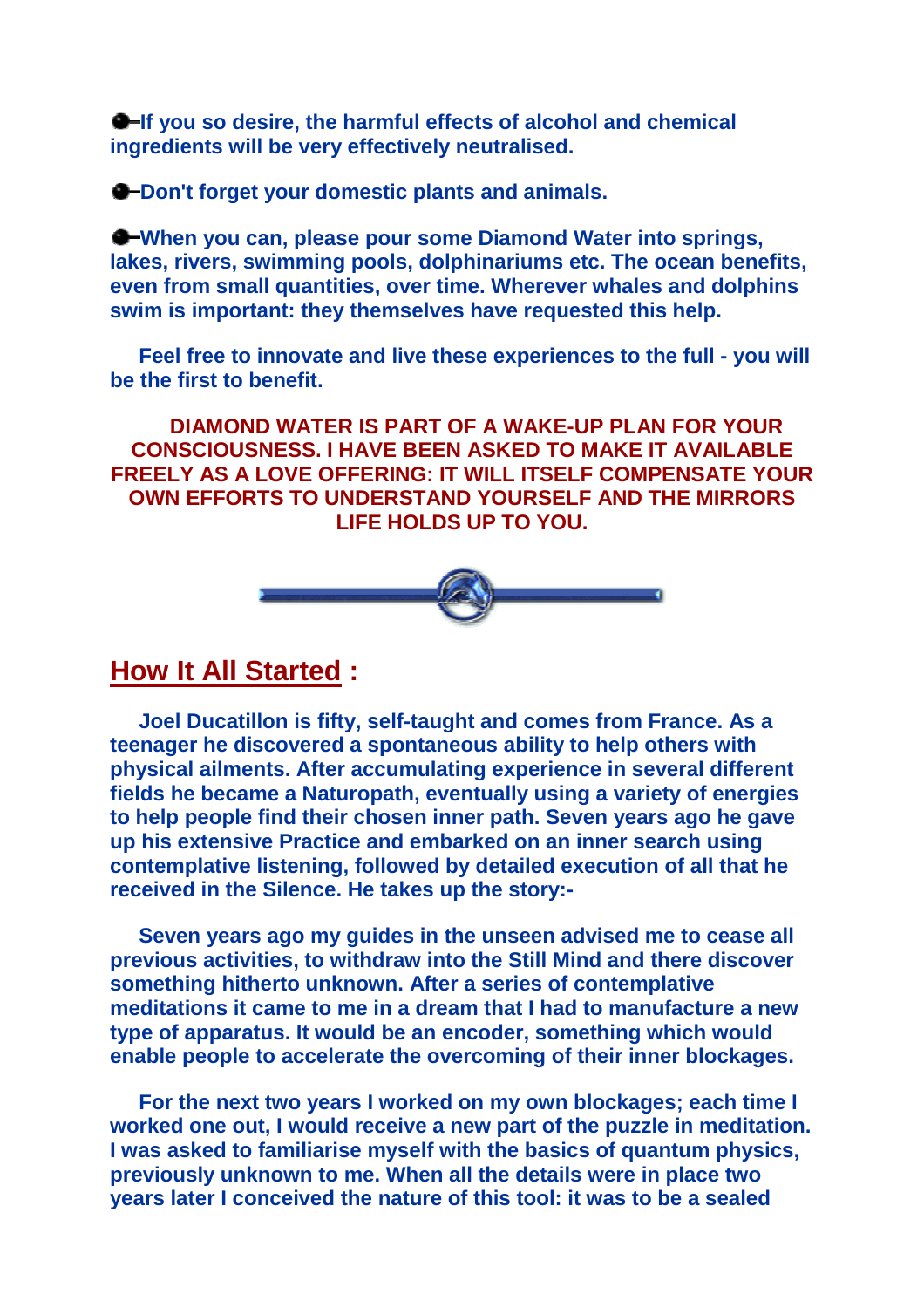**glass cylinder. The 1996 prototype was perfected end 1997. Using a simple particle accelerator or cyclotron mechanism, I focused a series of energies, including sound, within it; this created a core of Krypton, a heavy gas, within the cylinder. Krypton memorises all that is transmitted through it. This then was the basis to be used for encoding some 850 different mathematical, geometrical and musical formulae within the sealed unit. This second stage, where each code had to be discovered and then implanted, took the better part of three years (much of this work is done through sound transmission, using a synthesiser). These codes resemble the coded information found within human DNA strands. The tool is thus called DNA 8.5.0.** 



 **The basic apparatus measures 5 cm x 3 cm and when placed in a glass of water will, after 1h1/2 hours, produce an altered structure and vibrational rate within that body of water. I have called the water concerned "Diamond Water."**

 **Diamond water has the ability to reproduce its structure and vibrational rate indefinitely, provided the simple guidelines. My guides have explained that, in the Diamond state, water becomes both fully intelligent and fully loving. In this state, it acts as a translation medium for the user who is consciously pursuing his own path to the Light. It cannot be misused. Its use is simple. The user holds a glass of Diamond Water in his hands. He then clearly states his intention out loud - to understand or resolve a given challenge and speaks unequivocally from the heart. Clairvoyants have then observed that the user's Solar Chakra emits a series of frequencies which are received by the Diamond Water, causing them to appear as series of tiny, coloured bubbles of Light within the water. They represent the user's intentions in terms of pure energy.**



 **As I understand it, the intentions are transmitted into the medium of the Diamond Water and then encoded. The user then drinks the Diamond Water. It is my belief that the water carries these intentions into the intronic zone of the user's DNA strands.**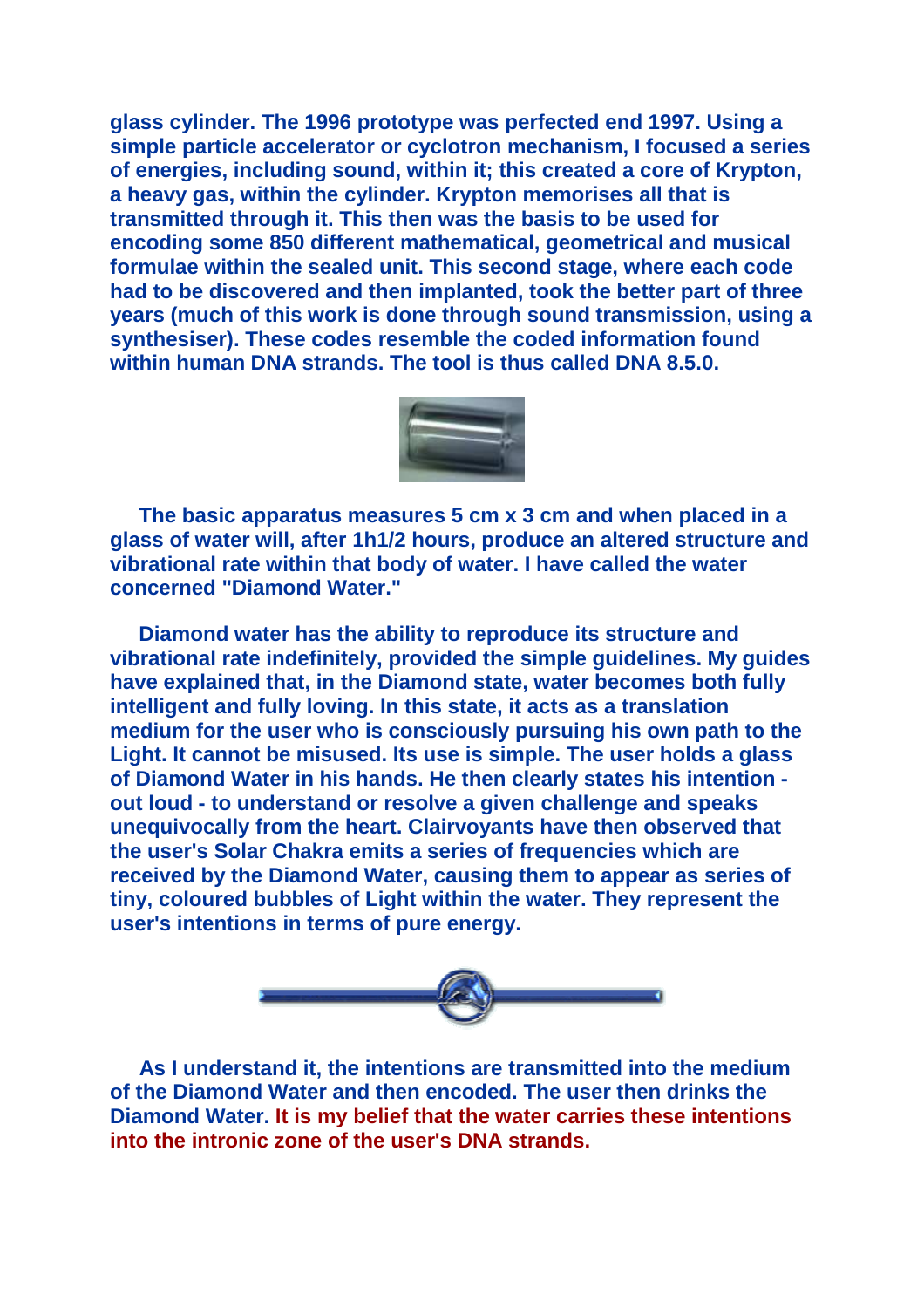**Following extensive use of this simple method both by myself and many others, experience leads us to confirm an accelerated resolution of problems which were caused by blockages contained within the user=s cellular memories. When these individual challenges are addressed consciously to the Diamond Water, with the intention of resolving them, the mechanism of resolution is set in motion on a level which cannot be interfered with. When we consciously ask the Diamond Water to accelerate the erasing of the subconscious memories which trigger a given problem, these hidden tripmechanisms, which block relationships and all kinds of situations, are effectively defused.**

 **This method allows an increasingly rapid reduction in the level of burdensome cellular memories. It thus allows a shift in the balance of the struggle between the Soul and the human ego, progressively allowing the Soul to regain its rightful dominion over the ego.**

 **My personal feeling is that Diamond Water is now contributing to the supply of energy which is increasingly feeding the Human Consciousness Grid. As it can reproduce itself indefinitely, I believe that its effect will rapidly become exponential.**

 **I have also produced a slightly larger glass cylinder. Once Diamond Water (which is specifically for human consumption) has been produced by the smaller cylinder over a twelve-hour period, this can be removed and replaced with the larger cylinder, also for a 12-hour period of its own. The larger cylinder then adds a second series of codes to the water which becomes specific for consumption by vegetal entities. I have simply called this Diamond Vegetable Water. It reproduces itself in exactly the same way as Diamond Water. It can be used upon anything from household plants to trees and its cumulative effect will, I believe, benefit the Collective Vegetal Consciousness Grid of the Planet.**

 **My guides led me to understand, quite early on, that this research was being accomplished within the conscious energy field of the Apostle John. Much later I became aware of the link between my research and certain statements in the Apocalypse; notably Revelations, chapter 22 verses 1-3.**



#### **DNA 8.5.0.**